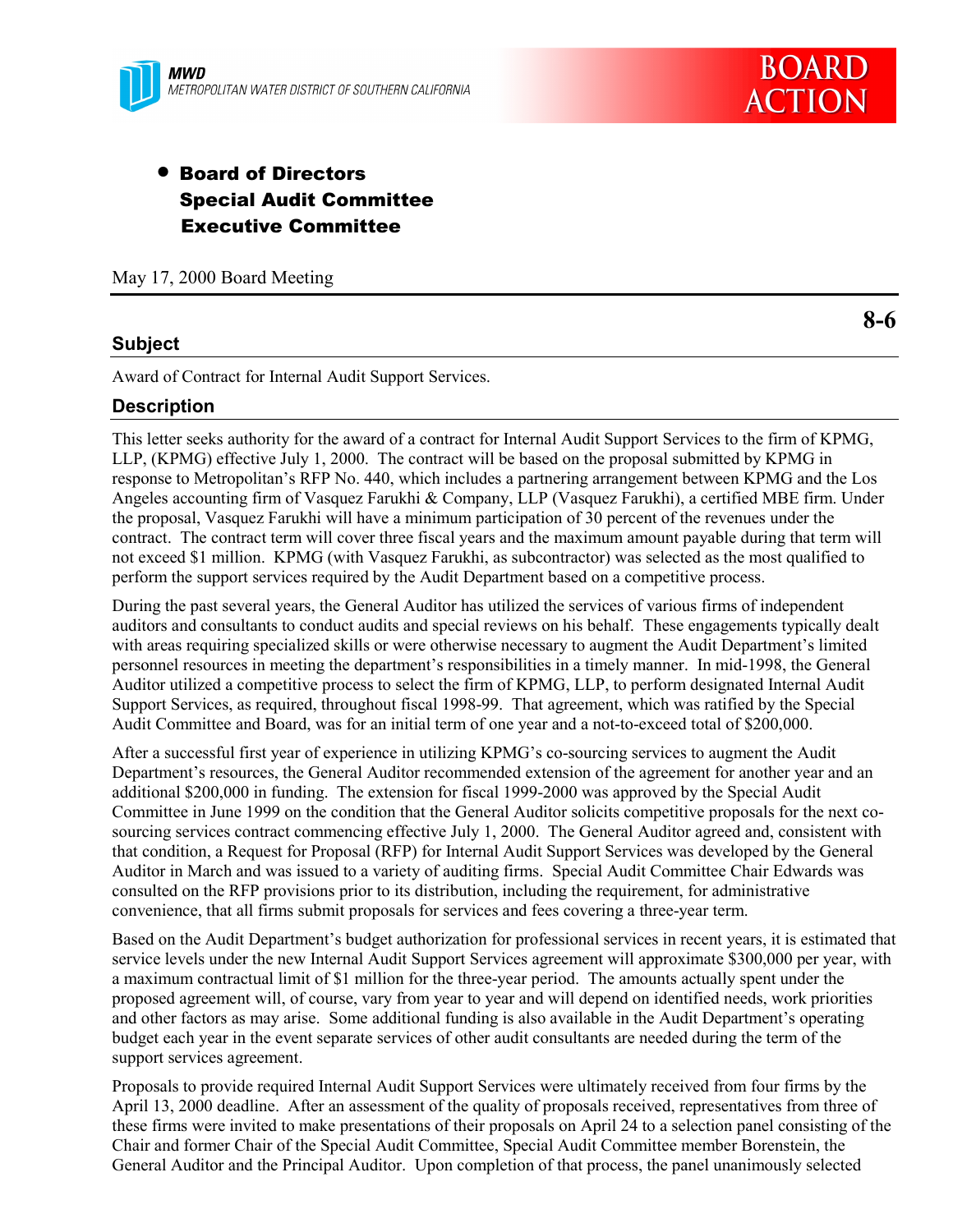KPMG (with Vasquez Farukhi, as subcontractor) as the best qualified to provide the required Internal Audit Support Services to the Audit Department commencing with fiscal year 2000-01. Among the factors which the panel considered in reaching its decision were:

- The extensive experience of both firms in performing general audits, consulting engagements, and internal audit services for other entities, including a myriad of local governmental agencies and utilities.
- KMPG's experience and performance in providing support services to Metropolitan's Audit Department during the past two years.
- The qualifications and experience of the team assigned to work on the engagement.
- The competitive hourly billing rates which are guaranteed for three years.
- MBE/WBE contractual considerations, including the commitment to a minimum of 30 percent participation to KPMG's MBE subcontractor.

It is expected that the contractual arrangements and other conditions pertaining to the Internal Audit Support Services to be provided by KMPG (with Vasquez Farukhi, as subcontractor) will mirror the arrangements currently in place with KPMG. During the past two fiscal years, KPMG performed 15 distinct assignments under Task Orders issued by the General Auditor. The bulk of those audits were performed on a "turnkey" basis, wherein the firm conducted the required assignment on its entirety and issued a written report to the General Auditor upon completion of the task assignment. In other instances, KPMG staff conducted assignments on a "partnering" basis wherein the firm personnel worked in conjunction with and under the direction of Audit Department staff. KPMG representatives also made presentations to Metropolitan management and to the Special Audit Committee upon the completion of several of their assigned projects. Overall, the engagements performed by the firm have been of high quality, timely and cost-beneficial, and the firm's assigned personnel were qualified and professional in carrying out their duties.

The proposed Internal Audit Support Services contract with KPMG is expected to continue the administrative process in place under the existing co-sourcing arrangement. While specific audit assignments have not yet been established, several areas have been identified as likely candidates in which to utilize such support services, including:

- Management requested pre-contract award audits or other priority assignments.
- Specified audits of capital projects, and other construction or consulting services contracts.
- Specified audits of Metropolitan's various water programs and related contractual arrangements with member agencies or other entities.

It is also expected that KPMG and/or Vasquez Farukhi will provide advice or input to the General Auditor on areas of opportunity for future internal auditing efforts, including contract audit services. The scope of all required services will be agreed upon, prior to commencing any assignment, through the use of a Task Order document.

Both KPMG and Vasquez Farukhi have agreed to provide professional personnel for each assignment who are highly qualified and experienced in relation to the tasks at hand. The General Auditor will have the right to direct changes in personnel on any assignment. The firms, and their staffs, will conduct their work in accordance with all applicable accounting and auditing standards. A copy of the hourly billing rates for such services, which will remain in effect during the three-year contract term, is attached to this letter (**Attachment 1**).

## **Policy**

Existing policy contained in Administrative Code Sections 2561(a)(3) and 2561(b) specify that the Special Audit Committee shall study, advise, and make recommendations to the Executive Committee with regard to the selection of external auditors or specialized audit consultants.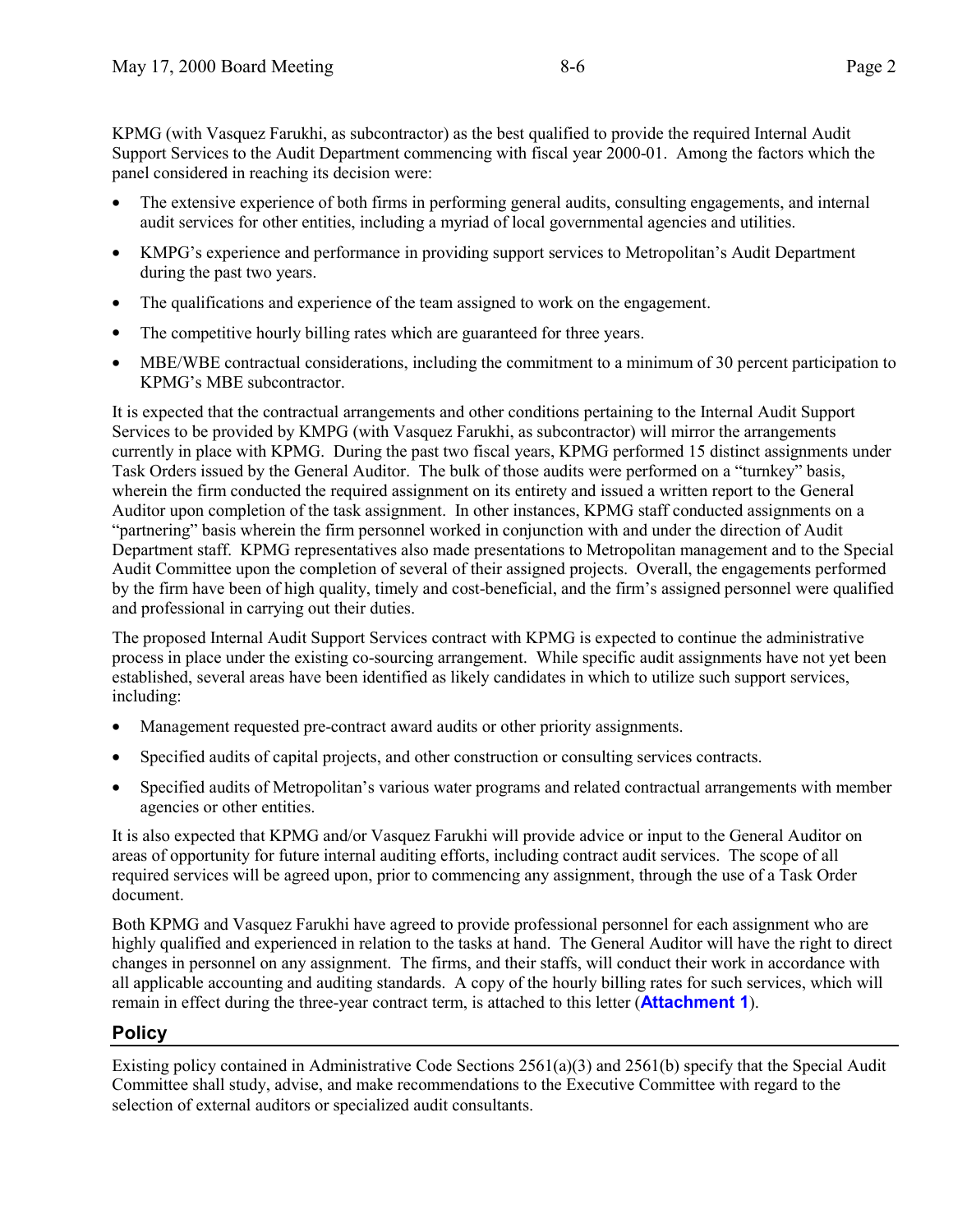## **Board Options/Fiscal Impacts**

#### **Option #1**

Authorize the General Auditor to enter into a contract with the firm of KPMG, LLP, (with Vasquez Farukhi & Company, LLP, as subcontractor) for required Internal Audit Support Services for a three-year period commencing July 1, 2000, and for a maximum amount payable of \$1 million.

**Fiscal Impact:** Approximately \$300,000 per year, and not to exceed \$1 million during the three-year term of the agreement.

#### **Option #2**

Reject the recommendation to award the proposed contract for Internal Audit Support Services and consider other alternatives, including hiring a different firm(s) or authorizing the General Auditor to hire new permanent staff to perform the work contemplated to be performed by the proposed co-sourcing agreement. **Fiscal Impact**: Estimated to be approximately the same as Option No. 1.

## **Staff Recommendation**

Option #1.

*General Auditor Date*

4/24/2000

**Attachment 1**